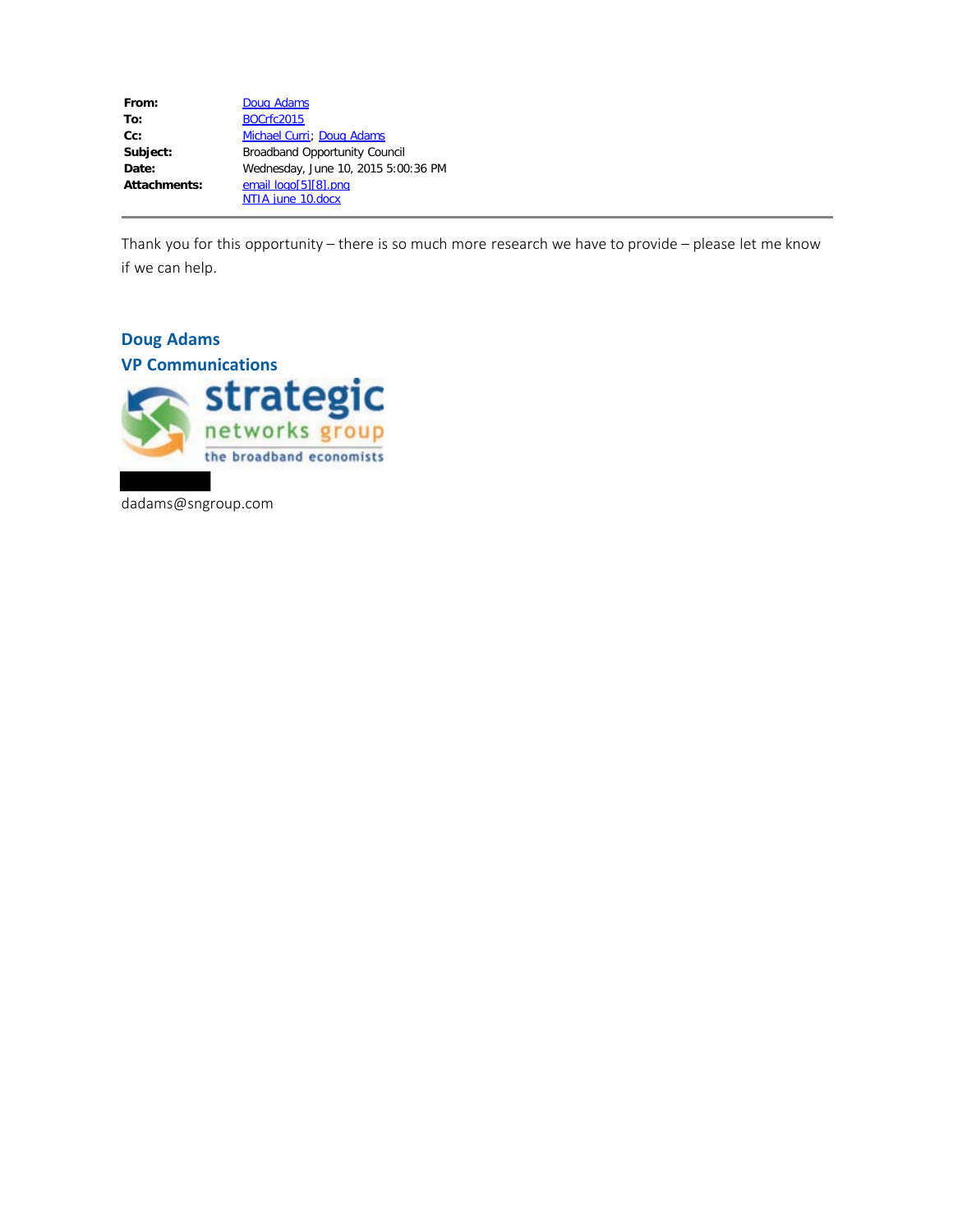Submitted by Doug Adams and Michael Curri Strategic Networks Group dadams@sngroup.com

## **1. How can the federal government promote best practices in broadband deployment and adoption? What resources are most useful to communities? What actions would be most helpful to communities seeking to improve broadband availability and use?**

The ARRA stimulus program did a good job at both addressing and fostering builds and availability. BUT to accurately answer this question it is critical to decouple availability from use. Actual use, or utilization, is at an alarmingly low number in 2015 among many of our nation's businesses, no matter the availability.

**For businesses in 2015, resources need to be dedicated to overcome a new digital divide**, that small businesses who do not have the time or resources to translate "speed" to their potential business benefits.

Using Strategic Network's Utilization measure and assessments with more than ten thousand US businesses, we are able to quantify utilization of Internet applications. And the smaller the business, the lower the utilization – no matter the industry.



<http://sngroup.com/wp-content/uploads/2015/05/dei-score-by-size.png>

Household adoption *and* utilization is being driven by the **benefits** of applications, many of them entertainment-based. Businesses with more than two hundred employees have IT departments driving application use, collaboration, communication and maximizing ecommerce opportunities. Meanwhile, small businesses (more than 9 of 10 American businesses) are left trying to understand the benefits that high "speed" broadband brings them.

At the root of this challenge are well-intentioned efforts to categorize broadband a utility. On the one hand, this is an easy position to support – and we do. On the other,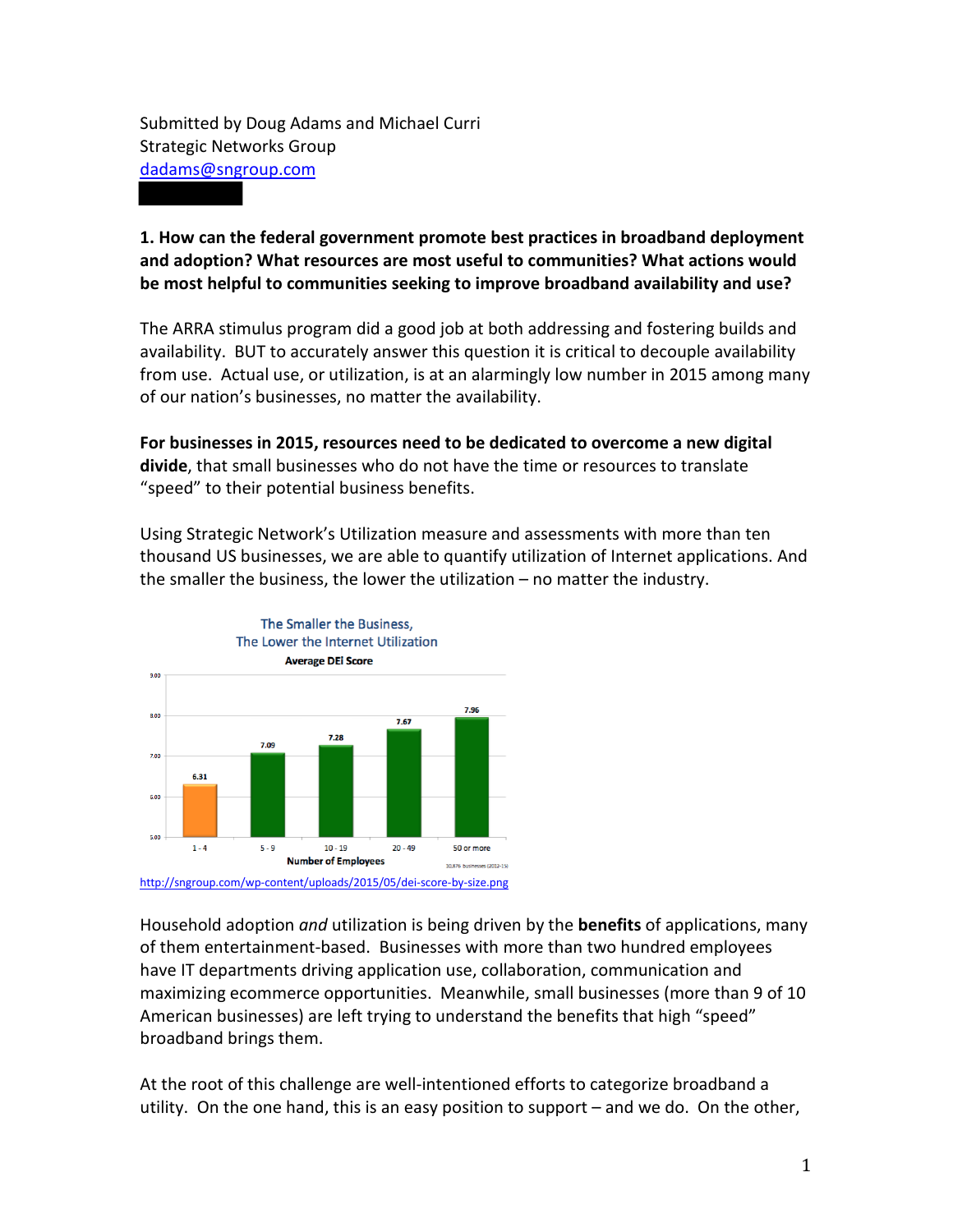just classifying broadband a utility does not drive effective utilization of its applications the same way water or electricity's solutions are, as the **benefits** of each are ingrained in our society.

## **5. How can the federal government best collaborate with stakeholders (state, local, and tribal governments, philanthropic entities, industry, trade associations, consumer organizations, etc.) to promote broadband adoption and deployment?**

The government needs to help address the small business digital divide by driving meaningful use. This needs to be done by deploying programs that clearly illustrate the benefits and business case for Internet utilization, personalizing the value of broadband to small business owners. The biggest barrier for small businesses today is that they do not have the digital literacy to understand which Internet applications are critical for their business to be competitive.

## **28. Are there gaps in the level or reliability of broadband-related information gathered by other entities that need to be filled by Executive Branch data collection efforts?**

Strategic Networks Group (a global leader in broadband research) is the only firm measuring **utilization of Internet applications.** The challenge in 2015 is that utilization is the focus is still on "speed" and adoption when SNG's research shows that benefits are the result of effective utilization, regardless of speed.

While at first glance, adoption and utilization may seem like the same thing, the fact is that they are not. Adoption is akin to purchasing a gym membership. However, the membership has no benefit if you do not go to the gym to use the equipment on a regular basis to maintain your health and grow strong.

It is the same with Internet applications enabled by broadband. SNG's research in more than ten States shows adoption does **not equal utilization.** And the benefits and financial impacts come with utilization, not mere adoption.

SNG's research shows that no matter what the Internet speed is, small businesses (according to the 2010 US census, 92% of American businesses) are [falling behind](http://sngroup.com/wp-content/uploads/2015/05/dei-score-by-size.png) in that there is an inability to keep up with online business practices. Larger businesses are utilizing the Internet faster and more effectively than their smaller counterparts. There are a variety of reasons for this, including a gap in understanding the benefits of and what is required to implement Internet applications. This is occurring at both the micro (business) and macro (regional) level.